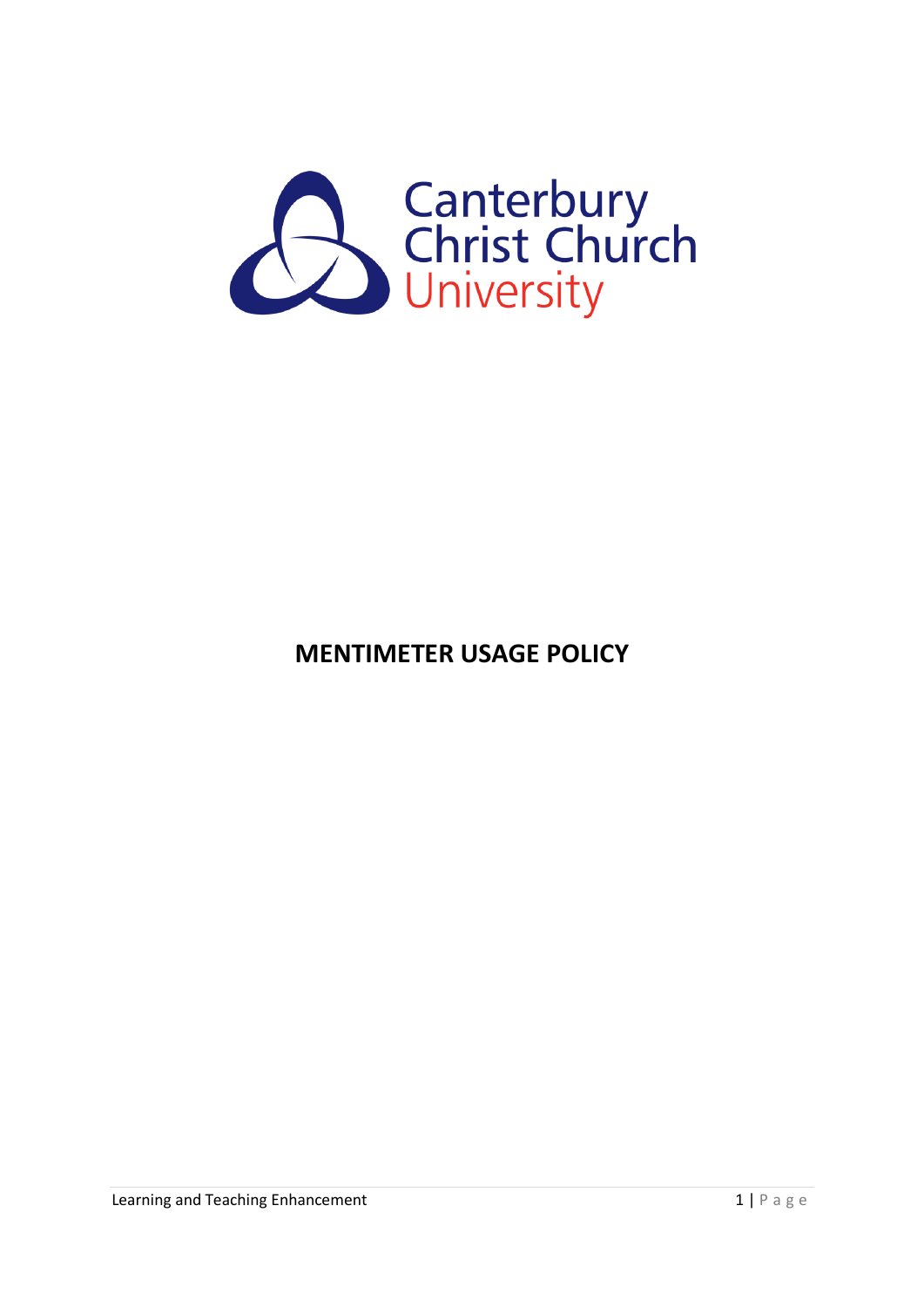# **Contents**

| 2. |  |
|----|--|
|    |  |
|    |  |
|    |  |
|    |  |
|    |  |
|    |  |

#### **Version Control Statement**

| Version:           |                                   |
|--------------------|-----------------------------------|
| Document title:    | <b>Mentimeter Usage Policy</b>    |
| Author name:       | Learning and Teaching Enhancement |
| Approved date:     | 2020-10-27                        |
| Date for review:   | 2021-08-01                        |
| Amendments record: |                                   |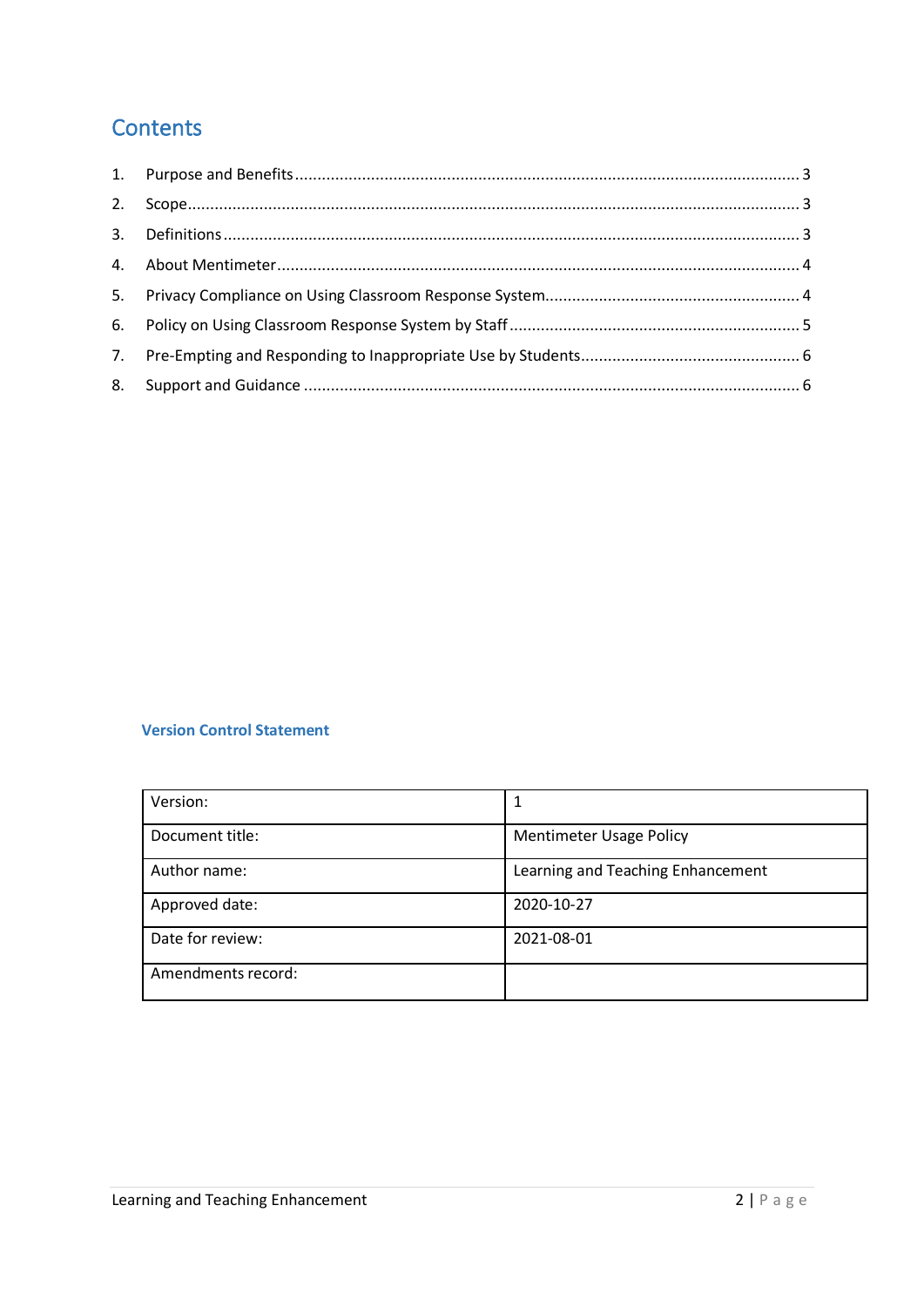#### <span id="page-2-0"></span>**1. Purpose and Benefits**

1.1 The University's *Strategic Framework (2015-2022)* sets out several educational and student experience strategic aims that are underpinned by the University's *Learning and Teaching Strategy (2015-2022)*, and supported by the *Retention and Success Framework* and the *Student Engagement in Learning Policy*, which recognise that:

> *The use of engagement in learning data will allow early identification of issues, leading to effective and timely interventions. The university can work with students to facilitate full engagement with their studies, thereby maximising success* (Student Engagement in Learning Policy, p.3)

- 1.2 The University is exploiting technology-enhanced learning (TEL) in developing innovative pedagogical approaches, such as 'flipped' classroom, problem-based learning, facilitating large classes, and enabling a supportive and inclusive curriculum. The use of a Classroom Response System (CRS) can be beneficially used to:
	- Encourage student interaction, by offering an alternative method of participation to those students that struggle to engage with the course content in class;
	- Improve student engagement, performance and retention;
	- Facilitate different pedagogical approaches and interventions (i.e. "flipped" or problembased learning) that staff can confidently adopt; and
	- Develop the reputation of the university as one that enables a safe and inclusive learning environment for all students.
- 1.3 Furthermore, the Classroom Response System addresses the University's *People Strategy (2015-2020)*, which offers opportunities to promote and model how digital environments can support collaboration and engagement with colleagues across teams and departments.

#### <span id="page-2-1"></span>**2. Scope**

- 2.1 This policy sets out to define the University's expectations in relation to the use of the Classroom Response System ("Mentimeter").
- 2.2 This policy applies to all University staff and students and replaces any previous CCCU guidance pertaining to the use of Classroom Response Systems.

### <span id="page-2-2"></span>**3. Definitions**

- 3.1 The *University* refers to Canterbury Christ Church University.
- 3.2 A *lecture* refers to a class, or portion of a class, dedicated to information transmission by method of an academic staff member presenting to students, often using PowerPoint slides or other physical or electronic presentation aids.
- 3.3 *Classroom Response System* refers to a tool that enables anyone presenting to a group (and this includes students) to invite interactions from the audience / participants from simple social media icons (e.g. thumbs up / down), through to a range of closed question formats all the way up to open questions and more complex data gathering tools, the results from these responses can then be displayed. The audience / participants can interact with the presenter via a dedicated handset or any web-enabled device.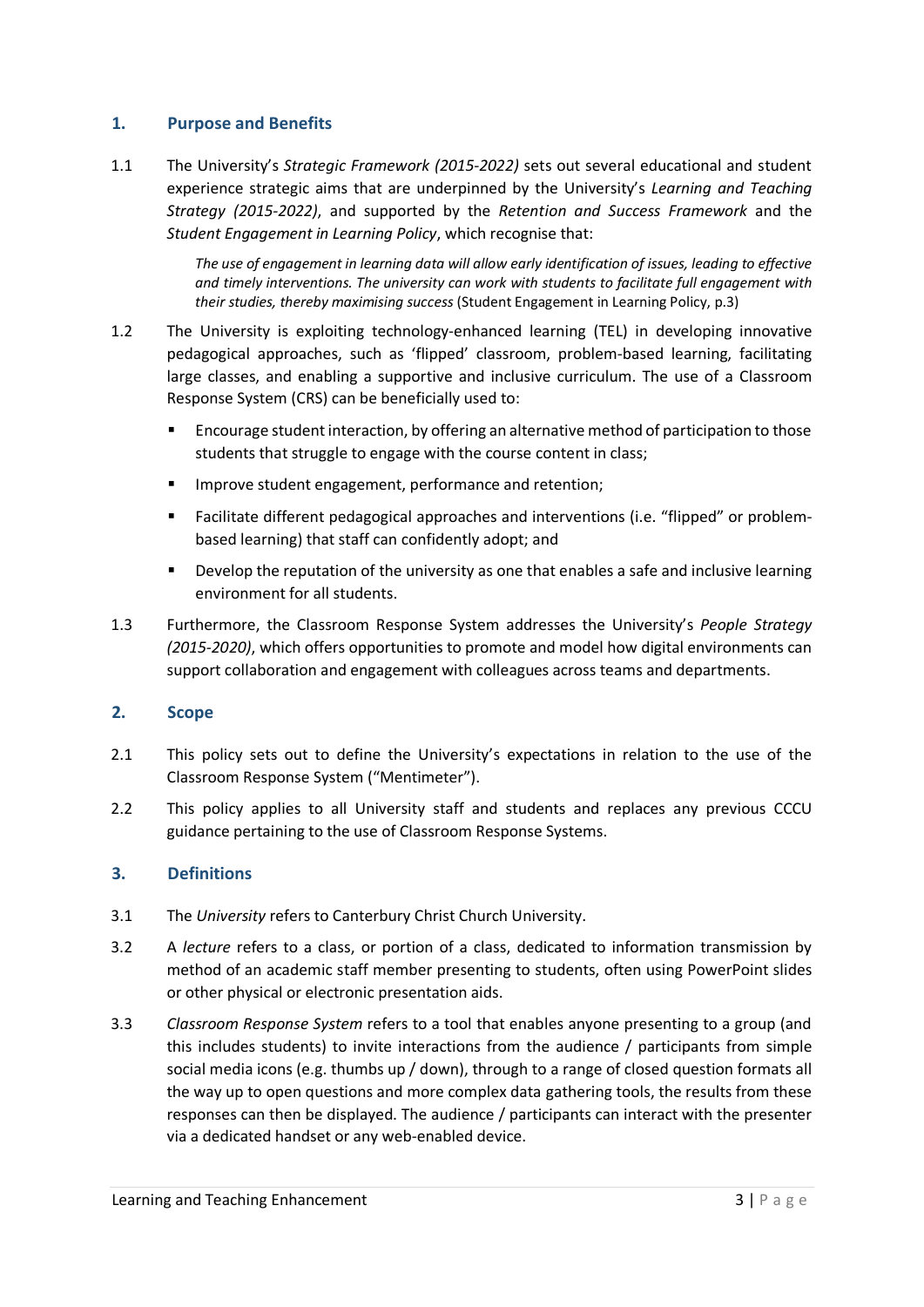- 3.4 A *presenter* is any person (and this includes University staff members) who is delivering information to the audience / participants. They may also interact with the audience / participants.
- 3.5 A *student* is any person registered as a student of the University or following any course as if he/she were such a student.
- 3.6 A *participant* is any person (and this includes students and University staff members) who receives the information given to them by the presenter. They may also interact with the presenter.
- 3.7 *Personal data* is information that relates to an identified or identifiable individual, for example, this could be as simple as a name or a number or could include other identifiers such as an IP address or a cookie identifier, or other factors. Personal data may also include special categories of personal data or criminal conviction and offences data. These are more sensitive, and you may only process them in more limited circumstances (see 6.3 for University policy).

### <span id="page-3-0"></span>**4. About Mentimeter**

- 4.1 Mentimeter is a web-based Classroom Response System. It was selected following extensive consultation, testing and a due diligence process and was chosen as a tool to benefit both staff and students as it is a means of facilitating different pedagogical approaches and interventions and increasing levels of student engagement.
- 4.2 Mentimeter offers a range of question types and formats that can facilitate closed and open answers.
- 4.3 If you create an institutional account on Mentimeter, you are agreeing to the University's *Data Protection Policy* regarding how personal data is being stored (see 6.5 for University data protection policy)
- 4.4 You should not be using Mentimeter with respondents / participants who are 13 years old or younger.

# <span id="page-3-1"></span>**5. Privacy Compliance on Using Classroom Response System**

- 5.1 Canterbury Christ Church University ("the University") processes personal data as a "Data Controller" as defined in the *Data Protection Act 2018* ("the DPA") and the *General Data Protection Regulation (Regulation (EU) 2016/679)* ("the GDPR").
- 5.2 Your personal data will be processed in compliance with the DPA and the GDPR.
- 5.3 To enable safe and reliable running of the service, Mentimeter collects the following personal data:
	- **P** presenter's computer log-in information;
	- the IP address of the computer that the presenter is using to access the service;
	- and the IP address of the participants' (and this includes students) personal devices in answering the questions posed by the presenter.
- 5.4 When it comes to Presenter Personal Data, Mentimeter will be the Processor, and the Presenter (i.e. CCCU staff member), or when applicable, the Customer (i.e. CCCU), as the Controller.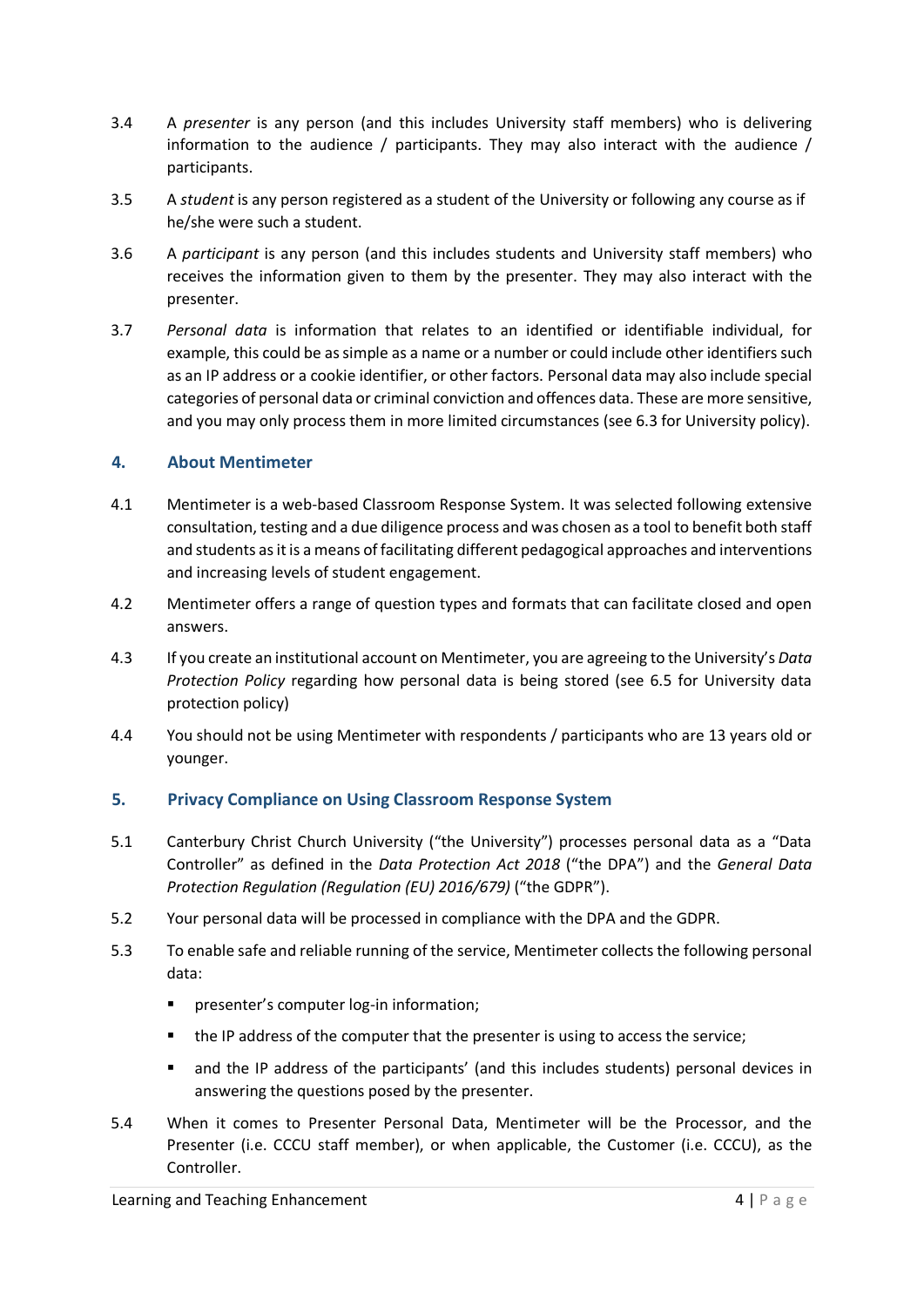- 5.5 When it comes to User Personal Data that is collected from the Audience in a survey, the Presenter (i.e. CCCU staff member) will be the Controller and is solely responsible for the collection, storing and management of such potential Personal Data.
- 5.6 Mentimeter, as a Processor, should only store such data as a result of the Presenter's use of the Application (i.e. Mentimeter) and use certain User Data in an anonymized format without the possibility to identify separate individuals.
- 5.7 The Presenter (i.e. CCCU staff member) is responsible for ensuring that the processing of data within the Application (i.e. Mentimeter) complies with the DPA and the GDPR.

# <span id="page-4-0"></span>**6. Policy on Using Classroom Response System by Staff**

- 6.1 Mentimeter should not be used by any presenter to undertake the following activities:
	- Summative assessment, i.e. as a replacement for paper-based or online examinations.
	- **Monitoring or tracking student attendance.**
	- Asking questions which enable participants to be identified.
	- Conducting research without proper ethical clearance according to the University's Research and Knowledge Exchange (RKE[\) policies, procedures and codes of practice.](https://cccu.canterbury.ac.uk/research-development/policies-and-guidance.aspx)
	- Commercial work.
- 6.2 As Mentimeter collects the IP address of the participants' personal devices, this constitutes as "personal data", which could be linked to additional personal data such as the participant's responses to the presenter's questions.
- 6.3 Mentimeter, or any other Classroom Response System, cannot be used to collect answers to questions, which relate specifically to:
	- **Personal data** (e.g. name, username, student ID, e-mail address, telephone number, mobile number);
	- **special category personal data** (e.g. racial or ethnic origin, political opinions, religious or philosophical beliefs, trade union membership, genetic data, biometric data, data concerning health, data concerning sex life or sexual orientation), and;
	- **criminal records data** (e.g. data concerning criminal convictions and offences, information relating to criminal allegations and proceedings).

The University cannot process special category data and criminal records of students unless the conditions highlighted in the *[Policy Statement on the Use of Applicant and Student Special](https://www.canterbury.ac.uk/university-solicitors-office/data-protection/privacy-notices/use-of-special-category-data-student-privacy-notice.aspx)  [Category Personal Data and Criminal Records](https://www.canterbury.ac.uk/university-solicitors-office/data-protection/privacy-notices/use-of-special-category-data-student-privacy-notice.aspx)* apply.

- 6.4 For [General Data Protection Regulation](https://cccu.canterbury.ac.uk/governance-and-legal-services/the-general-data-protection-regulation/the-general-data-protection-regulation.aspx) (GDPR) purposes, it is important that the presenter does not ask the audience / participants (and this includes students) questions in Mentimeter that could be used to identify them, nor should the presenter display any information derived from the Mentimeter questions that could potentially identify participants.
- 6.5 When using Mentimeter, please ensure you consider how this tool fits within the University's [Data Protection Policies](https://www.canterbury.ac.uk/university-solicitors-office/data-protection/data-protection.aspx) an[d IT Policies and Guidance.](https://cccu.canterbury.ac.uk/information-technology/policies/policies.aspx)